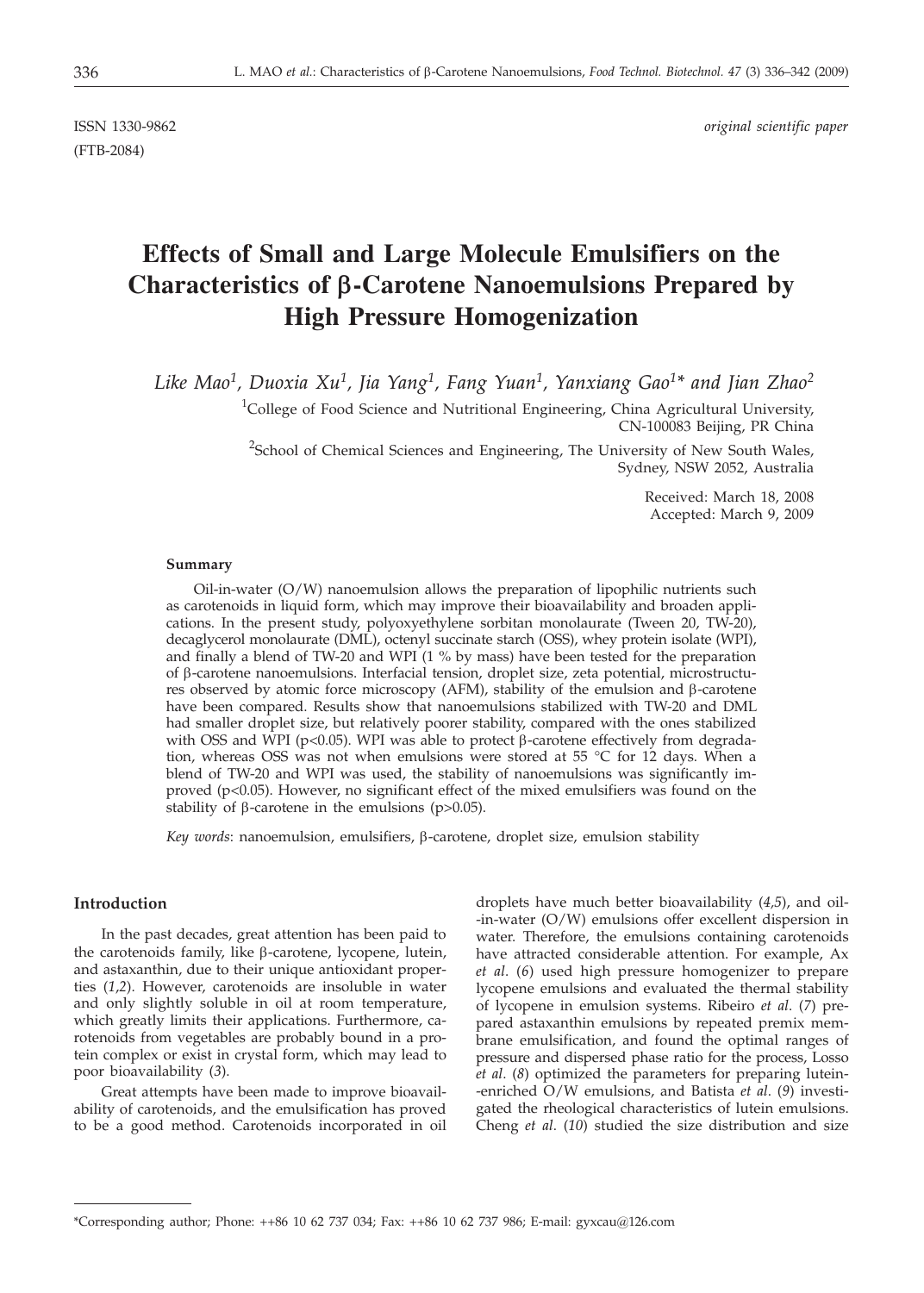stability of b-carotene submicron emulsions. Ribeiro *et al.* (*11*) subsequently compared different cellular uptake properties of lycopene and astaxanthin emulsions in colon carcinoma cell *in vitro*.

Recently, the interest in emulsion preparations has focused on submicron droplet size, and the emulsions have been termed as nanoemulsions. Nanoemulsions can be transparent or translucent (size range 50–200 nm) or 'milky' (up to 500 nm), and show kinetic stability during storage. Emulsions with nanosize droplets are suitable for efficient delivery of active ingredients through skin and enhance the penetration of ingredients, and they may be applied as substitutes for liposomes and vesicles (*12*). Nanoemulsions containing carotenoids (nanodispersions) prepared through an emulsification and evaporation technique were firstly reported by Tan and Nakajima (13,14). In our previous work, β-carotene nanoemulsions were also successfully prepared by high pressure homogenizer (*15*,*16*).

It is common knowledge that the emulsifier is an essential part of emulsion/nanoemulsion systems. Some of them are solely emulsifiers such as polysorbate and glycerol esters, which are defined as small molecule emulsifiers, while some have both emulsifying and stabilizing properties such as milk proteins and modified starches, which are defined as large molecule emulsifiers (or surface-active polymers). Of the carotenoid emulsions mentioned above, little attention has been given to the effects of emulsifiers on the properties of the emulsions. While Tan and Nakajima (*13*) and Yuan *et al*. (*15*) investigated the effect of small molecule emulsifiers, polyglycerol esters and polysorbate on stabilizing nanoemulsions. Large molecule emulsifiers, which are common ingredients in food formulations and usually coexist with the small molecule ones, have received little study.

Therefore, the purpose of the current study is to prepare  $\beta$ -carotene nanoemulsions with small and large molecule emulsifiers, as well as their blends, and to evaluate their effects on the formation and stabilization of the nanoemulsions. For small molecule emulsifiers, TW-20 and DML were preferred, as both of them had been proven to have the best emulsifying properties among the polysorbate and polyglycerol emulsifiers (*13*, *15*). WPI and OSS were applied as large molecule emulsifiers, since they are very common food ingredients and well studied in the model system of O/W emulsions (*17*,*18*).

# **Materials and Methods**

## *Materials*

 $\beta$ -Carotene suspension (30 % by mass, of  $\beta$ -carotene in sunflower oil) was purchased from Xinchang Pharmaceutical Co., Ltd. (Zhejiang, PR China). Standard b-carotene (>95 % purity) was purchased from Sigma-Aldrich (St. Louis, MO, USA). Medium chain triglyceride (MCT) oil was obtained from Lonza Inc. (Allendale, NJ, USA). Polyoxyethylene sorbitan monolaurate (Tween 20, TW-20) was provided by Fucheng Chemical Reagents Factory (Tianjin, PR China). Decaglycerol monolaurate (DML, ML750) was supplied by Sakamoto Yakuhin Kogyo (Osaka, Japan). Whey protein isolate (WPI, BiPro) was

obtained from Davisco Food International (Le Sueur, MN, USA). Octenyl succinate starch (OSS, Purity Gum 2000) was kindly offered by National Starch and Chemicals (Shanghai, PR China). All other chemicals used were of analytical grade, unless otherwise stated.

#### *Surface tension and interfacial tension analysis*

Surface tension and interfacial tension were measured using the pendant drop method with the DataPhysics OCA20 contact angle system (DataPhysics Instruments, Germany). A drop of the emulsifier solution (1 % by mass) to be analyzed was formed at the bottom of a capillary column using the manual dosing system. The surrounding medium was the atmosphere for surface tension determination or MCT oil for interfacial tension determination. Charged Coupled Device (CCD) camera photographed the contour of the drop, from which the tension values were calculated using the SCA22 software automatically.

#### *Preparation of b-carotene nanoemulsions*

Oil-in-water nanoemulsions were prepared with MCT oil containing  $\beta$ -carotene (0.03 % by mass, in the final emulsion) as the dispersed phase and aqueous emulsifier solutions (1 % by mass, in the final emulsion) as the continuous phase. The emulsifier solutions (emulsifiers dissolved in 0.05 M phosphate buffer, pH=7.0) were kept overnight to ensure complete dispersion and dissolution of the emulsifiers, and sodium azide (0.01 % by mass) was added as an antimicrobial agent.  $\beta$ -Carotene was first dissolved in MCT oil at 140 °C for several seconds and then mixed with emulsifier solutions at 5000 rpm in a blender to form coarse emulsions, which were further homogenized using a Niro-Soavi Panda two-stage valve homogenizer (Parma, Italy) for three cycles at different pressures. Nanoemulsions from the exit of the homogenizer were immediately cooled down to room temperature and sampled to measure the droplet size, zeta potential, microscopic image and stability. For storage tests (at 55  $\degree$ C for 12 days), the nanoemulsions were kept in screw-capped amber bottles and flushed with nitrogen. Nanoemulsions were first prepared with sole emulsifiers, and then a designed series of blends of TW-20 and WPI (TW-20/WPI=1:4, 1:1 or 4:1, the overall concentration of the mixed emulsifiers was 1 % by mass) were used to investigate the interaction of the two emulsifiers.

# *Determination of droplet size, size distribution and zeta potential*

Droplet size, size distribution and zeta potential of b-carotene nanoemulsions were determined by dynamic light scattering using a Zetasizer Nano-ZS90 (Malvern Instruments, Worcestershire, UK) at a fixed detector angle of 90°. Nanoemulsions were diluted to minimize multiple scattering effects prior to each measurement. Results were described as size in nm for droplet size, polydispersity index (PDI) for size distribution, and zeta potential (mV).

## *Evaluation of nanoemulsion stability*

Nanoemulsion stability (the aggregation tendency of droplets in the emulsions) was evaluated using a Tur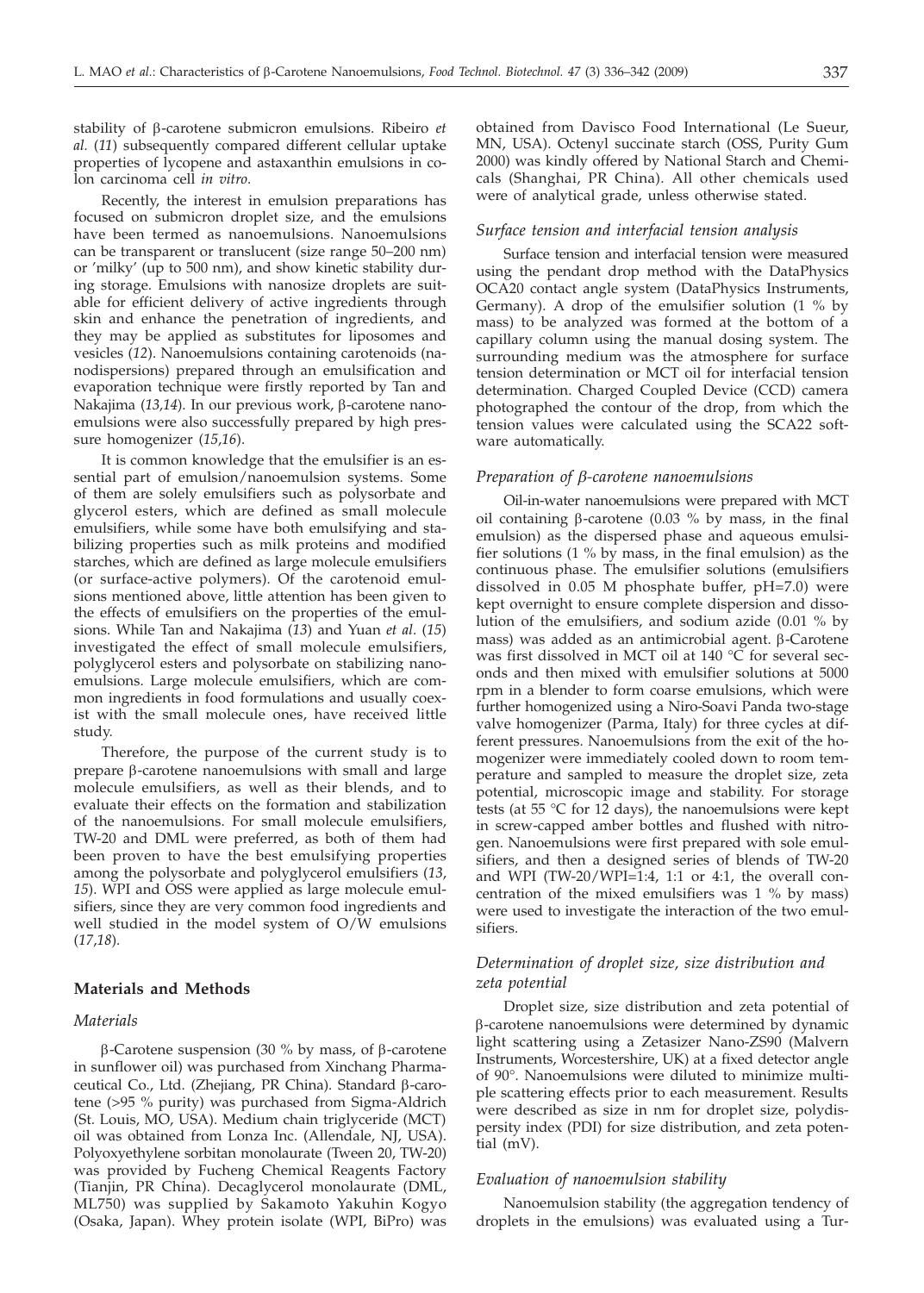biscan instrument (Formulaction, L'Union, France). The principle underlying the operation of this instrument was detailed by Lemarchand *et al.* (*19*). The emulsion sample was transferred to a cylindrical glass cell and analyzed by a light beam emitted in near infrared (880 nm) wavelength which scanned the sample cell from the bottom to the top. Two synchronous optical sensors received respectively the light transmitted through the sample and the light backscattered by the sample. By scanning the sample at preset intervals, a pattern of the light flux (transmission or backscattering) as a function of the sample height was obtained, giving a macroscopic fingerprint of the sample at a given time, so that the stability of the emulsion could be evaluated. In this study, the sample in the cell was scanned every 30 min for 12 h at 55 °C. Here stability index was used to represent the stability of the emulsions and it was calculated from the changes in backscattering flux during the period of 12 hours. The value of stability index was the reciprocal of delta backscattering per hour (ΔBS/*t*).

#### *Analysis of b-carotene content*

b-Carotene content in the nanoemulsion was determined by high-performance liquid chromatography (HPLC) using an Agilent 1100 HPLC instrument equipped with a diode array detector.  $\beta$ -Carotene was firstly extracted with ethanol and *n*-hexane from the nanoemulsions (*6*), and then the *n*-hexane solutions were diluted to an appropriate concentration with acetone. Samples were separated on a Diamonsil C18 column ( $250 \times 4.6$  mm, i.d. 5  $\mu$ m; Agilent, USA) with the elution system of 95 % acetone and 5 % purified water. The flow rate was 1 mL/min and the injection volume was  $10 \mu L$ . Peak areas were recorded by the diode array detector set at 450 nm (*20*). The concentration of  $\beta$ -carotene in the samples was obtained by referring to a standard curve of  $\beta$ -carotene (linear range from 1.00 to 8.00 mg/L,  $R^2$ =0.9993).

## *Atomic force microscopic (AFM) observation*

b-Carotene nanoemulsions were also observed by AFM (Agilent 5500 AFM, USA) for microstructure. Diluted samples were deposited on freshly cleaved mica substrates, and dried in the air. Different regions of the mica were scanned by AFM with the  $Si<sub>3</sub>N<sub>4</sub>$  probe, applying the Acoustical Alternating Current (AAC) tapping mode. In order to get more information, both the plane image and the three-dimensional image of the surface morphology were presented.

#### *Statistical analysis*

The whole experiments were conducted in duplicate and all measurements were done at least in triplicate. Data were analyzed by one-way analysis of variance (ANOVA) using SPSS 12.0 package. Significant differences of means (p<0.05) were determined by Duncan's multiple range test.

## **Results and Discussion**

# *Effect of different emulsifiers on the droplet size of the nanoemulsions*

Table 1 shows the droplet parameters of the  $\beta$ -carotene nanoemulsions prepared at various homogenization pressures with different emulsifiers. The mean diameters of the droplets ranged from 115.0 to 303.0 nm, with the PDI range of 0.09–0.30, which indicates ideal distributions of the droplets. In general, droplet sizes were smaller in nanoemulsions prepared with TW-20 and DML, than those with WPI and OSS ( $p<0.05$ ). For example, at a homogenization pressure of 80 MPa, the nanoemulsions emulsified with TW-20 and DML showed similar droplet size of 132 nm, and the droplet sizes of those stabilized with WPI and OSS were 183 and 212 nm, respectively. Interfacial behaviour of the four emulsifiers may contribute to the difference of droplet sizes. Table 2 represents the surface tensions of the emulsifier solutions and interfacial tension of the oil and the emulsifier solutions. As indicated, TW-20 and DML dissolved in water had much smaller surface tension values than water, and showed low interfacial tension when they were mixed with oil, which was favourable for the formation of small droplets. In contrast, WPI and OSS had poor surface activity, and their large molecule structure would prevent close packing of the points of contact with the interface, resulting in relatively high interfacial tension (*21*). Additionally, large molecule emulsifiers possessed low adsorption kinetics (*22*), and the droplet breakup occurred at a very short period in the homogenizer. Therefore, the emulsifiers could not efficiently and quickly stabilize the new droplets, leading to coalescence of the droplets. For the two large molecule emulsifiers, the nanoemulsions with smaller droplet sizes were generated from WPI than OSS  $(p<0.05)$  in the pressure range of homogenization. This could be explained by a possible conformation change of WPI occurring during homogenization and afterwards, as the protein chain might unfold during adsorption, resulting in the expo-

Table 1. Droplet sizes and size distributions of  $\beta$ -carotene nanoemulsions

| Emulsifiers | 20 MPa          |                 | 80 MPa        |                 | 140 MPa       |                 |
|-------------|-----------------|-----------------|---------------|-----------------|---------------|-----------------|
|             | Size/nm         | PDI             | Size/nm       | PDI             | Size/nm       | PDI             |
| <b>DML</b>  | $203.7 \pm 7.6$ | $0.16 + 0.04$   | $132.0 + 2.5$ | $0.20 \pm 0.01$ | $115.0 + 1.7$ | $0.23 \pm 0.01$ |
| TW-20       | $195.8 + 3.1$   | $0.13 + 0.03$   | $132.5 + 2.9$ | $0.21 + 0.03$   | $117.2 + 4.3$ | $0.30 + 0.04$   |
| WPI         | $224.8 + 7.3$   | $0.17+0.05$     | $183.3+3.6$   | $0.12 + 0.02$   | $160.3 + 1.4$ | $0.12 + 0.03$   |
| <b>OSS</b>  | $303.0 \pm 5.3$ | $0.13 \pm 0.04$ | $212.2+2.3$   | $0.14 \pm 0.06$ | $178.5 + 1.9$ | $0.09 \pm 0.04$ |

Size, cumulative mean diameter of the  $\beta$ -carotene nanoemulsions; PDI, polydispersity index; nanoemulsions were prepared with four emulsifiers (1 % by mass) under different homogenization pressures at 55 °C (mean±SD, *N*=6)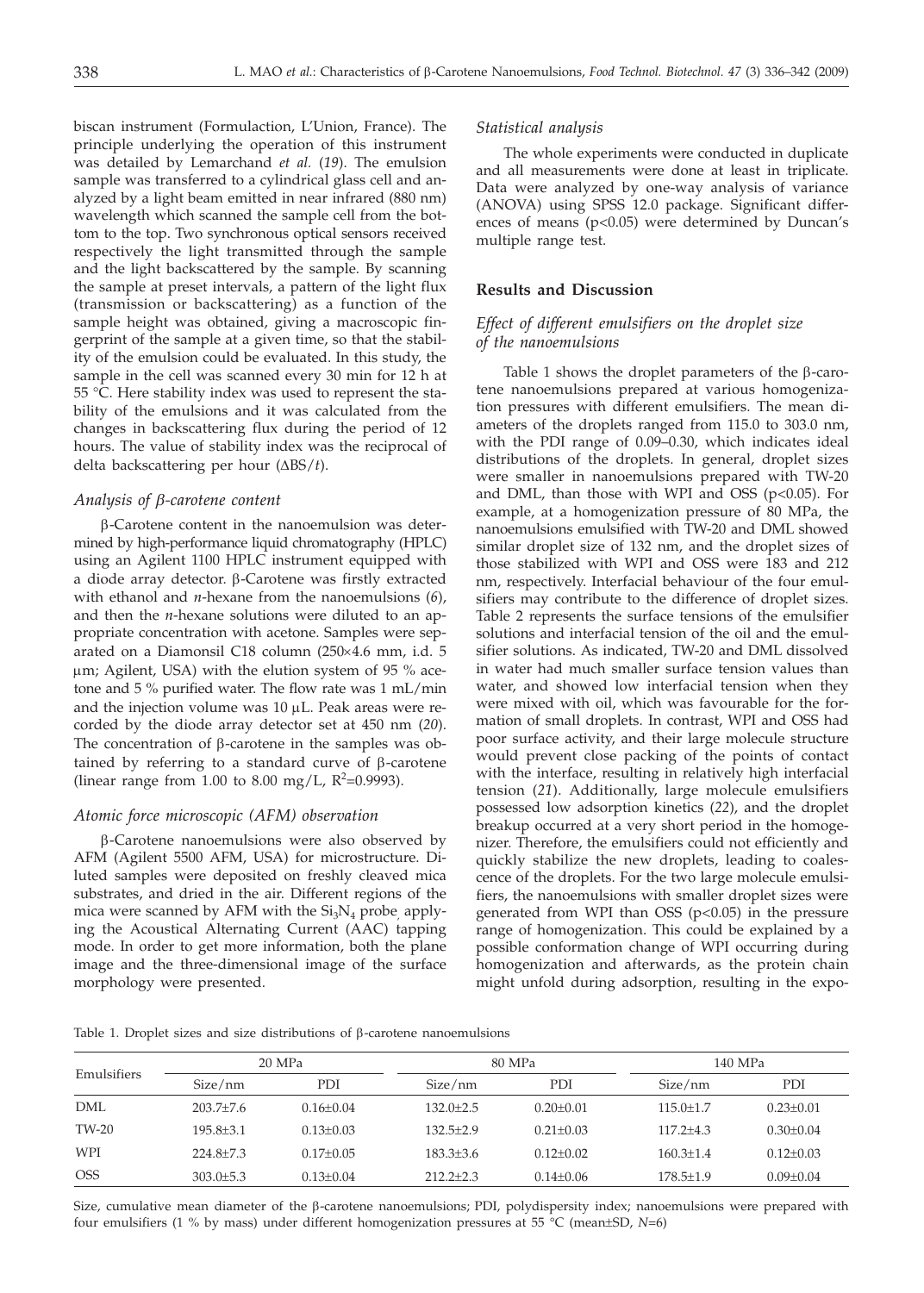|                               | Water            | TW-20 solution | DML solution   | OSS solution   | WPI solution     |
|-------------------------------|------------------|----------------|----------------|----------------|------------------|
| Surface tension/ $(mN/m)$     | 72.46+0.01       | $38.80 + 0.14$ | $38.40 + 0.10$ | 71.60+0.08     | $62.20 \pm 0.06$ |
| Interfacial tension/ $(mN/m)$ | $22.62 \pm 0.03$ | $4.59 + 0.05$  | $8.94 + 0.08$  | $20.64 + 0.10$ | $16.88 \pm 0.13$ |

Table 2. Surface tensions of different emulsifier solutions, and interfacial tensions of the emulsifier solutions and oil

All the measurements were made at room temperature; interfacial tensions were measured against MCT oil

sure of more hydrophobic groups, which would facilitate emulsification (*23*). Although OSS would follow similar behaviour like proteins, the newly exposed hydrophobic sites would be much smaller due to their fewer surface active groups, mainly octenyl succinic acid chains (*24*). However, when the homogenization pressure increased up to 80 MPa, the difference in the droplet size became much smaller. A possible explanation is that protein-protein interactions formed between neighbouring droplets through hydrophobic attraction reduced the emulsification efficiency.

Fig. 1 shows two representative AFM images of  $\beta$ --carotene nanoemulsions, one stabilized by TW-20, and the other by WPI. Careful examination of the AFM images revealed that most of the droplets exhibited approximately spherical morphology with mean diameters of 100–200 nm, which were similar to those obtained by dynamic light scattering analysis. The droplets were like solid objects, whose surfaces were mostly rugged with sags and crests. Furthermore, some droplets aggregated, especially in the nanoemulsion stabilized with TW-20, which demonstrated the instability of the emulsion. Comparatively, droplets in the WPI-stabilized nanoemulsion were better distributed, although proteins on the neighbouring droplets might be in contact with each other.



Fig. 1. Representative AFM images of  $\beta$ -carotene nanoemulsions (prepared at 80 MPa and 55 °C): a) TW-20-stabilized nanoemulsion at the scan area of  $7.5 \times 7.5$   $\mu$ m<sup>2</sup> (the left one is a plain image and the right one is the corresponding three-dimensional image); b) WPI-stabilized nanoemulsion at the scan area of  $10\times10 \mu m^2$  (the left one is a plain image and the right one is the corresponding three-dimensional image)

# *Effects of different emulsifiers on the stability of b-carotene nanoemulsions*

As the nanoemulsion incorporated  $\beta$ -carotene, its stability included the stability of the nanoemulsion and the stability of  $\beta$ -carotene. Fig. 2 illustrates the result of Turbiscan analysis, which showed that the nanoemulsion stabilized by OSS had higher stability index values, meaning greater stability, followed by those stabilized by WPI and TW-20, while DML-stabilized nanoemulsion had the poorest stability. OSS and WPI are large molecule emulsifiers, and they can form mechanically strong interfacial layers and cause steric hindrance to prevent droplet coalescence. Moreover, droplets in WPI emulsions often carry a large number of ions (with a zeta potential of –(17.3±1.06) mV) and OSS solution showed a relatively high viscosity, which might improve their stabilizing properties. Small molecule emulsifiers stabilize emulsions mainly based on the Marangoni mechanism, and generally do not give highly cohesive or viscous surface layers (*21*), and droplets in the emulsions have poor ion-loading ability (zeta potentials of TW-20 and DML-stabilized nanoemulsions were –(5.13±0.45) mV and  $-(5.21\pm0.64)$  mV, respectively). These two factors probably led to the relatively poorer stability of TW-20 and DML stabilized nanoemulsions.

Due to its highly unsaturated structure (11 double bonds, 9 of which are unconjugated),  $\beta$ -carotene is considered to be very sensitive to thermal and oxidative degradation during processing and storage. In emulsion



**Fig. 2.** Stability of  $\beta$ -carotene nanoemulsions prepared with different emulsifiers. Turbiscan measurements were performed every 30 min for 12 h at 55 °C. Nanoemulsions were prepared at 80 MPa and 55 °C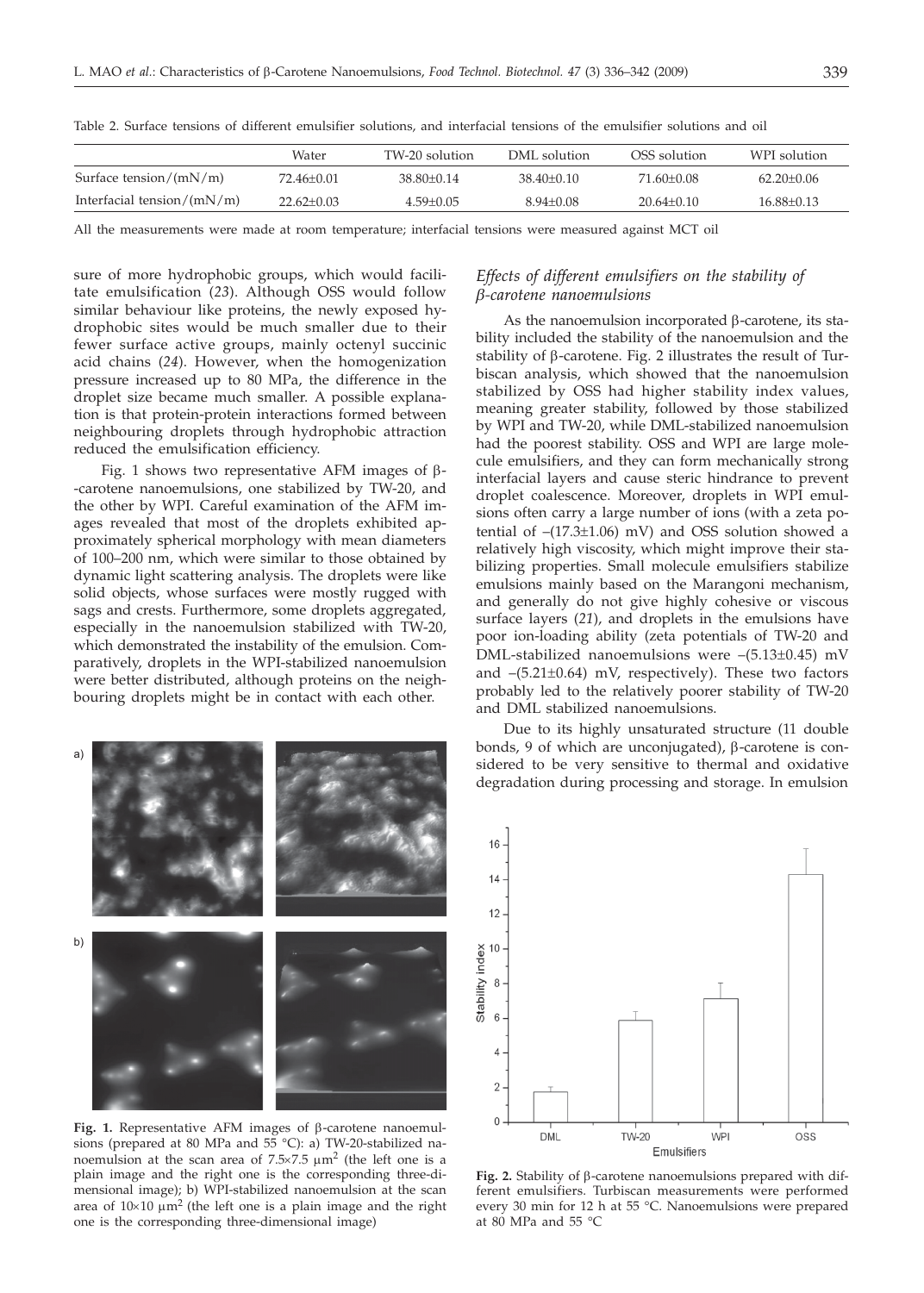systems, the degradation of  $\beta$ -carotene during storage might be greatly accelerated by two factors: large surface area of the oil droplets as a result of size reduction to nanometer range and possible formation of free radicals during high pressure homogenization process (*14*). In the present work, the stability of  $\beta$ -carotene was also found to be strongly influenced by the emulsifiers used (Fig. 3). The most severe degradation of  $\beta$ -carotene was detected in the OSS-stabilized emulsion, where only about 23 % of the original B-carotene was left at 55  $^{\circ}$ C after 12 days. The least severe degradation occurred in WPI-stabilized emulsion with approx. 72 % of the  $\beta$ -carotene retained. The major constituents of WPI are  $\beta$ -lactoglobulin and a-lactalbumin, and both of them contain cysteyl residues, disulphide bonds and thiol functional groups, which can inhibit lipid oxidation by scavenging free radicals (*25*). Therefore, WPI can play the role of an antioxidant, which probably resulted in the less severe degradation of  $\beta$ -carotene in the WPI-stabilized emulsion. The severe  $\beta$ -carotene degradation that occurred in the OSS-stabilized emulsion was probably a result of the loose interfacial layer on the oil droplets, although OSS-stabilized emulsion had higher stability index values. As discussed above, OSS was a poorly adsorbed large molecule emulsifier, with the adsorbed molecules being loosely arrayed, and the interaction between molecules was quite weak (*21*). When the emulsifier concentration was lowered to 1 % by mass, the amount of emulsifiers on the interface was small and it could not form a compact layer to protect  $\beta$ -carotene very well.



**Fig. 3.** Degradation of b-carotene in the nanoemulsions prepared with different emulsifiers when stored at 55 °C for 12 days.  $c$  is  $\beta$ -carotene concentration in nanoemulsions at the time of sampling,  $c_0$  is initial  $\beta$ -carotene concentration in nanoemulsions

Regarding  $\beta$ -carotene nanoemulsions stabilized with TW-20 and DML, b-carotene was a little more stable in DML-stabilized emulsion than in the one stabilized with TW-20, and 37–39 % of the original  $\beta$ -carotene was kept after storage. Similar results were obtained by Tan and Nakajima (13,14), where 38.1 % of B-carotene were retained in DML-stabilized emulsion and 25–56 % in the emulsions stabilized with TW-20. The present evaluation

method was an accelerated test, while in actual applications, emulsions should be stored at lower temperature and the addition of antioxidants is required.

## *Physicochemical properties of the b-carotene nanoemulsion stabilized by a blend of TW-20 and WPI*

Many studies have indicated that nonionic surfactants such as Tween might influence the physicochemical properties of a protein-stabilized emulsion in a number of ways, such as competitive adsorption, surfactant-protein interactions, and depletion flocculation (*26*,*27*). It is a well established fact that the existence of surfactant is likely to change the conformation of protein, leading to different emulsifying properties, changeable sensitivity to heat, pH, and ion strength of the protein (*28*). To evaluate such effect, comparisons between the emulsifying properties of the TW-20 and WPI blend at different ratios were conducted, and emulsions with the sole emulsifiers served as controls.

McClements (*29*) concluded that in emulsions stabilized with TW-20, 8 % by mass, emulsifier was required in the aqueous phase to induce depletion flocculation. Therefore, depletion flocculation would not have significant influence on our research system, since the concentration of TW-20 was relatively low in the present study. Measurements of the droplet size showed that an increase in WPI concentration was accompanied by an elevation in droplet size, and the increment was quite insignificant when WPI proportion was below 50 % (Table 3). TW-20 is more easily adsorbed than WPI, and WPI can be displaced by TW-20 from the interface (*21*). Therefore, when WPI percentage was low, emulsifiers on the interface were dominated mostly by TW-20, and the adsorbed TW-20 was sufficient to cover all the surface of the droplets, which resulted in small changes of droplet size. However, when TW-20/WPI ratio reached 1:4, although some protein was displaced by TW-20, WPI was still able to dominate the interface, and the droplets became bigger. Though the blending ratios of the two emulsifiers were different, droplets in all these emulsions were smaller than those in the emulsions stabilized by WPI only. Similar results were obtained by Jafari *et al.* (*24*), who prepared nanoemulsions using OSS with or without TW-20 and found that the droplet size was much smaller in the emulsions stabilized with mixed emulsifiers. The surface tension and interfacial tension did not change significantly when WPI percentage ranged from 0 to 80 % in the mixed emulsifiers (Table 3), which might be related to the interaction of the two emulsifiers. When a nonionic surfactant is added to the protein- -stabilized emulsion, interactions might occur between the nonpolar tail of the surfactant molecule and the exposed hydrophobic patches on the protein molecule (*26*,*30*). As Tween actually binds to the protein, its conformation might change and it becomes more surface active (*21*).

Fig. 4 demonstrates that stability index of the emulsions increased from 5.88 to 20.00 and then was reduced to 7.14 when WPI percentage increased from 0 to 100 %. It apparently showed that emulsions stabilized by mixtures of TW-20 and WPI were more stable, compared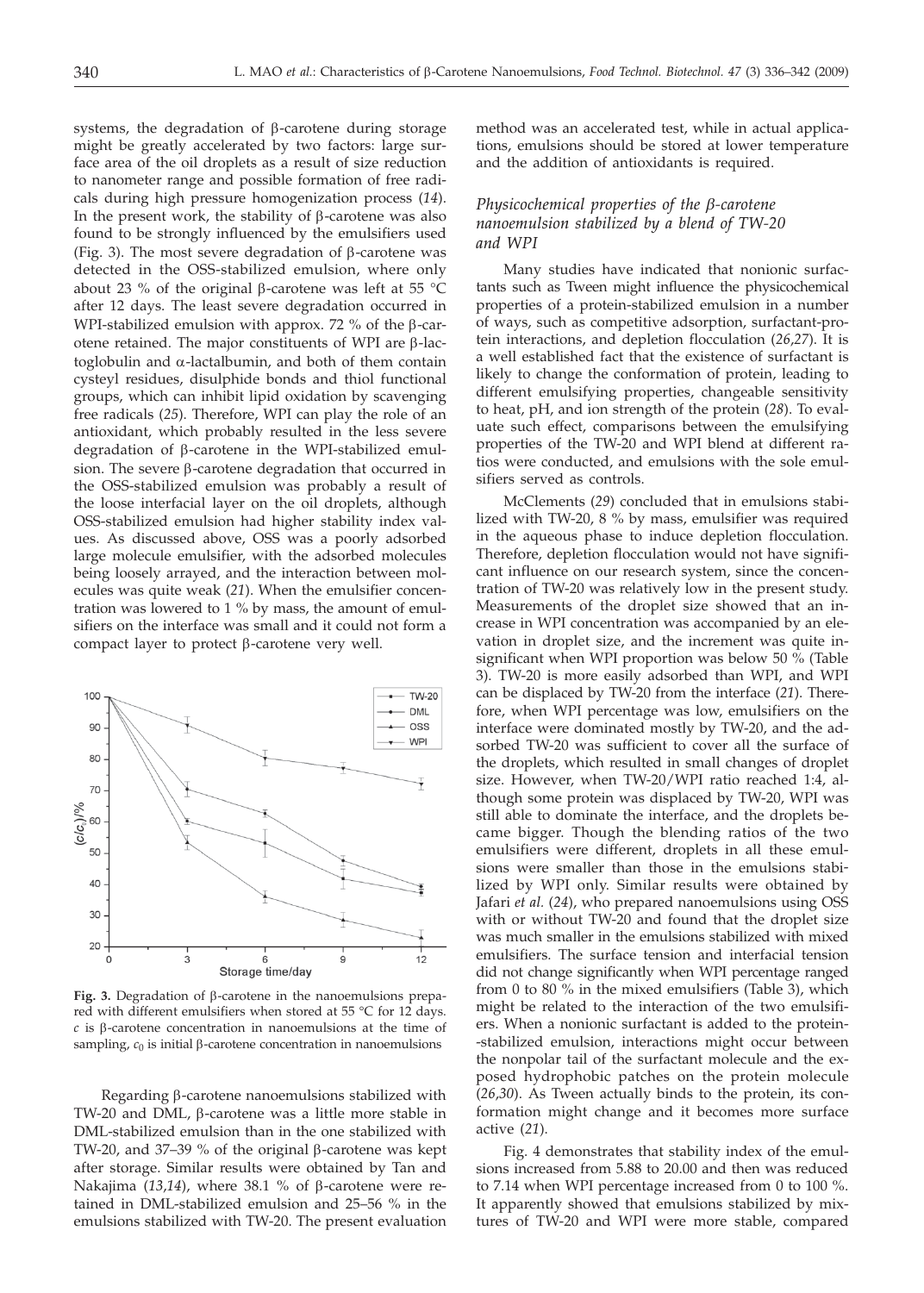|                               | TW-20           | $TW-20/WPI=4:1$ | $TW-20/WPI=1:1$ | $TW-20/WPI=1:4$   | WPI              |
|-------------------------------|-----------------|-----------------|-----------------|-------------------|------------------|
| Size/nm                       | $132.50 + 2.90$ | $138.00+2.20$   | $140.00+2.30$   | $166.70 \pm 1.50$ | $183.30\pm3.60$  |
| PDI                           | $0.21 \pm 0.03$ | $0.18 + 0.02$   | $0.17+0.03$     | $0.16 + 0.01$     | $0.12 + 0.02$    |
| Zeta potential/mV             | $-5.13+0.45$    | $-5.43+0.45$    | $-7.14+0.79$    | $-8.99+0.52$      | $-17.30+1.06$    |
| Surface tension/(mN/m)        | $38.8 + 0.14$   | $35.32 + 0.03$  | $40.34 + 0.01$  | $39.35 + 0.04$    | $62.20+0.06$     |
| Interfacial tension/ $(mN/m)$ | $4.59 + 0.05$   | $5.01 \pm 0.02$ | $5.18 + 0.02$   | $5.13 + 0.01$     | $16.88 \pm 0.13$ |

Table 3. Properties of  $\beta$ -carotene nanoemulsions stabilized with mixed TW-20 and WPI (1 % by mass) emulsifiers at different ratios or sole emulsifiers

All the measurements were made at room temperature; interfacial tensions were measured against MCT oil; the emulsions were prepared at 80 MPa and 55 °C



**Fig. 4.** Stability of b-carotene nanoemulsions prepared with TW-20 and WPI mixed emulsifiers at different ratios. Turbiscan measurements were performed every 30 min for 12 h at 55 °C. Nanoemulsions were prepared at 80 MPa and 55 °C

with those stabilized by either TW-20 or WPI, and the emulsion became the most stable when the ratio of the two emulsifiers was 1:1. As discussed above, protein was likely to be displaced by small molecule emulsifiers, but some studies indicate that when protein displacement occurs, the small molecule emulsifier pushes the protein aside from parts of the interface rather than displaces the protein molecule one by one. The protein molecule does not leave the surface, but forms multilayers over restricted areas of the interface (*31*,*32*). Zeta potential measurement showed that the intensity of the charged ions increased as WPI gradually dominated the mixed emulsifiers (Table 3), which was just as expected. The aforementioned two points might help explain the improved stability of the nanoemulsions stabilized with the mixed emulsifiers. However, it was not sufficient to explain the different stabilizing properties of the mixed emulsifiers. The actual underlying mechanism was not clear, and the interaction between the two emulsifiers might account for the phenomena to some extent. Wilde and Clarke (*30*) stated that TW-20 formed 1:1 complex with B-lactoglobulin at the interface. This was probably the reason why the nanoemulsion prepared with TW-20/ WPI mixed emulsifiers at 1:1 ratio had the best stability. When TW-20/WPI ratio was 4:1 or 1:4, the interaction was able to exist as well, but it was relatively weak.

In terms of the stability of  $\beta$ -carotene, it was not clear whether the blend of the two emulsifiers had positive effects. About 57.22, 63.35, and 55.54 % of the original  $\beta$ -carotene were retained after 12 days of storage in the mixed emulsions at the ratio of 4:1, 1:1 and 1:4, respectively (Fig. 5). The  $\beta$ -carotene degradation rates were just between those in the nanoemulsions stabilized by WPI and TW-20 alone. Theoretically, much more b-carotene should be retained as a result of the increase in WPI concentration. However, for the three mixed emulsifier systems, degradation rates of  $\beta$ -carotene were rather close to each other, and a relatively higher proportion of b-carotene was retained when the mixed ratio was 1:1.



**Fig. 5.** Degradation of b-carotene in the nanoemulsions prepared with TW-20 and WPI mixed emulsifiers at different ratios when stored at 55 °C for 12 days.  $c$  is  $\beta$ -carotene concentration in nanoemulsions at the time of sampling,  $c_0$  is initial  $\beta$ -carotene concentration in nanoemulsions

## **Conclusions**

TW-20 and DML were able to reduce oil-water interfacial tension and form nanoemulsions with much smaller droplets, but the droplets in these emulsions were easily aggregated. In contrast, OSS- and WPI-stabilized emulsions had bigger droplets, but they were rather stable because of the strong interfacial layers.  $\beta$ -Carotene in WPI-stabilized emulsions was quite stable, but it de